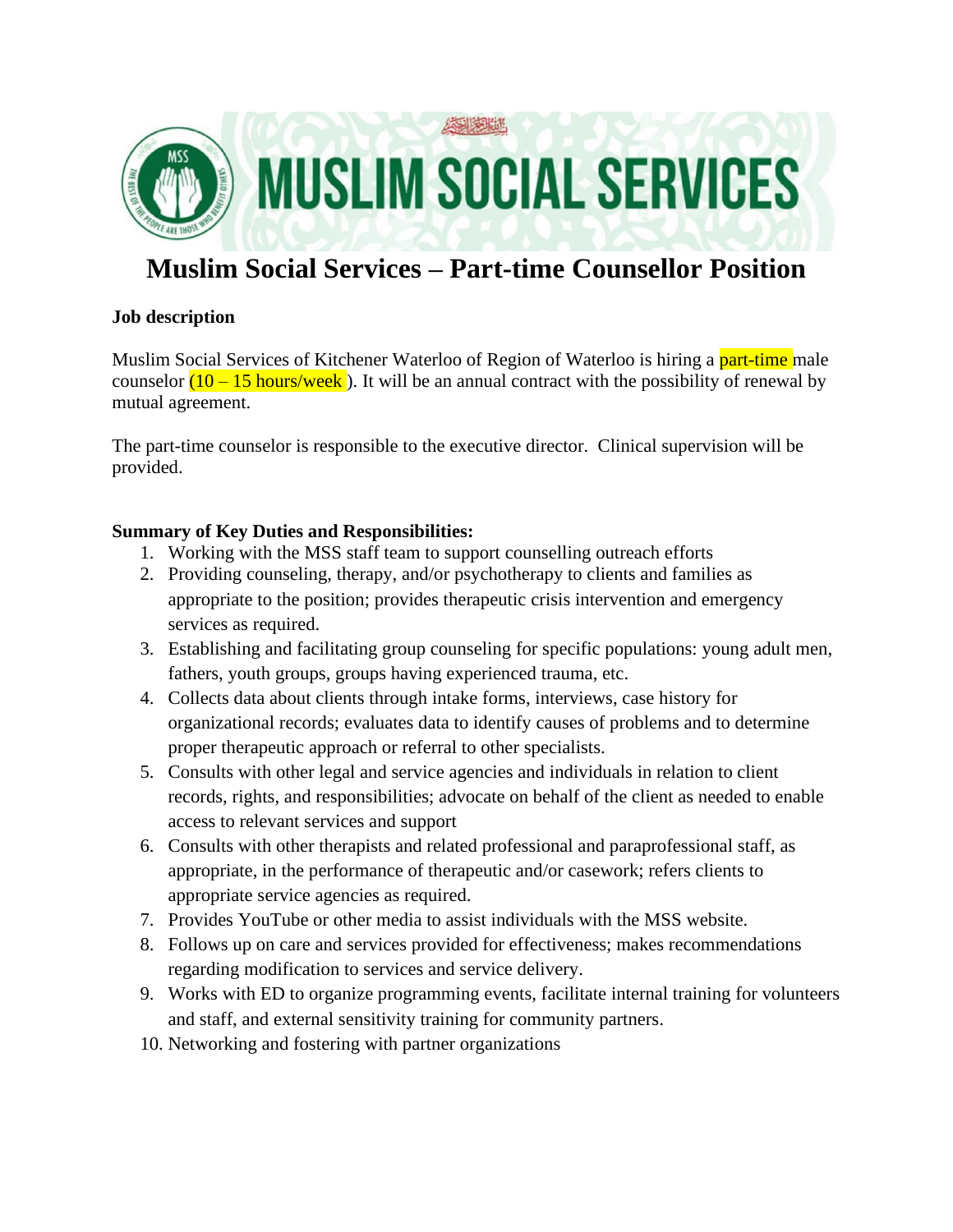### **Qualifications**

**Education:** A Master of Social Work or Psychology, or Psychotherapy degree is required. Eligible to supervise practicums for licensing with the College of Psychologists of Ontario or Ontario College of Social Service Workers and Social Workers.

**Work Experience**: Two or more years providing psychotherapy, substantial experience utilizing a variety of treatment modalities in the field of Mental Health/Addictions Services particularly relating to people from marginalized communities. Understanding of the Islamic ways of healing. Any additional assessment courses and experience is preferred.

The counselor will be fluent in English, and at least one other language spoken by Muslims in Waterloo Region. Currently, Pashto, Farsi, and Dari are needed; Arabic and other languages are also needed

### *Desired Skills / Qualifications*

The ideal candidate will have the following desired skills and qualifications:

- $\Box$  Postgraduate degree or diploma in social work or psychotherapy
- $\Box$  Directly related experience in the field, this may include internship and/or practicum
- $\Box$  Knowledge and understanding of social services and mental health counseling principles, methods, procedures, and standards; Familiarity with family law and children's aid.
- □ Knowledge of case management.
- $\Box$  Knowledge of crisis intervention techniques and post-traumatic stress.
- $\Box$  Ability to maintain emotional stability to cope with human suffering, emergencies, and other stresses.
- $\Box$  Knowledge of legal and ethical issues related to client's rights.
- $\Box$  Knowledge of community social service resources.
- $\Box$  Knowledge and demonstrated experience about anti-oppression, anti-racism framework
- $\Box$  Ability to develop and present educational programs and/or workshops.
- $\Box$  Deep understanding of Muslim faith and culture.
- $\Box$  Generates new ideas and links and builds upon existing ideas and MSS programs to generate unique concepts and solutions.
- $\Box$  Excellent written and oral communication skills.
- Excellent planning, organization, problem-solving, decision-making and liaison skills.
- $\Box$  Counseling, assessments and group therapy skills.
- $\Box$  Excellent program evaluation skills.
- $\Box$  Ability to work independently while being capable of collaboration with diverse partners
- $\Box$  excellent case conceptualization skills and ability to form effective and culturally and faith sensitive therapeutic objectives for Muslim people.
- $\Box$  Knowledge of the treatment process and a variety of current treatment approaches including a mental health perspective, pre-treatment readiness, assessment and providing flexible programming to meet the needs of the client.
- $\Box$  Knowledge and the ability to work within a faith and culturally based and strengths-based perspective.
- $\Box$  Ability to develop and implement therapeutic programming.